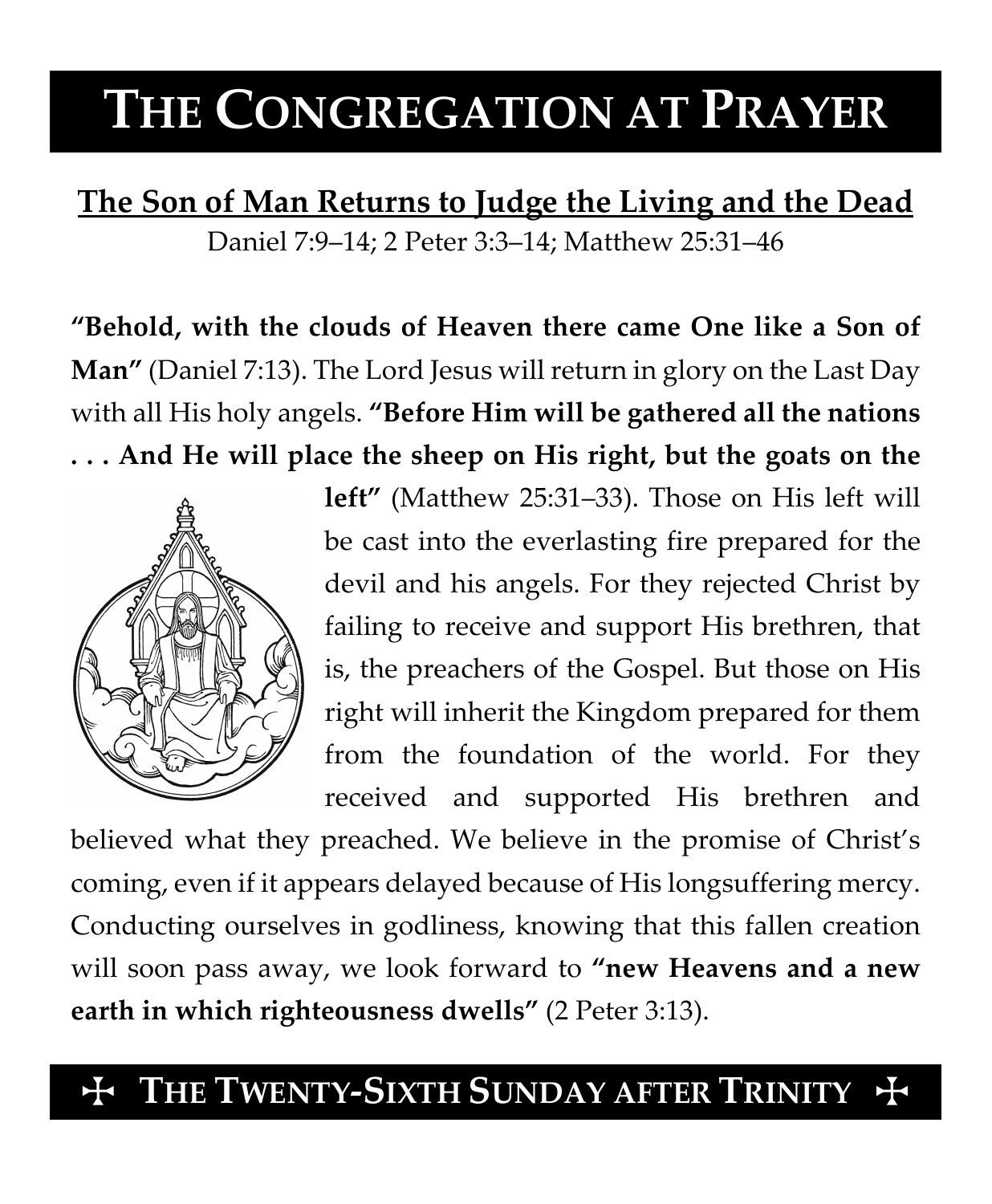#### **INVOCATION** (*make the sign of the holy cross and say*)

In the Name of the Father and of the  $\pm$  Son and of the Holy Spirit.

### **THE APOSTLES CREED**

I believe in God the Father Almighty, Maker of Heaven and earth. And in Jesus Christ, His only Son, our Lord, who was conceived by the Holy Spirit, born of the Virgin Mary, suffered under Pontius Pilate, was crucified, died, and was buried. He descended into hell. The third day He rose again from the dead. He ascended into Heaven and is seated at the right hand of God the Father Almighty. From thence He will come to judge the living and the dead. I believe in the Holy Spirit, the Holy Christian Church, the communion of saints, the forgiveness of sins, the resurrection of the body, and the  $\pm$  life everlasting.

**PSALMODY** *(sing or read out loud each day)*

Psalm 50

**LEARN BY HEART LUTHER'S SMALL CATECHISM:** Christian Questions with Their Answers *Prepared by Dr. Martin Luther for those who intend to go to the Sacrament.*

After confession and instruction in the Ten Commandments, the Creed, the Lord's Prayer, and the Sacraments of Baptism and the Lord's Supper, the pastor may ask, or Christians may ask themselves these questions:

- *13. Do you believe, then, that the true Body and Blood of Christ are in the Sacrament?* **Yes, I believe it.**
- *14. What convinces you to believe this?* **The Word of Christ: Take, Eat, this is My Body; Drink of it, all of you, this is My Blood.**
- *15. What should we do when we eat His Body and drink His Blood, and in this way receive His pledge?*  **We should remember and proclaim His death and the shedding of His blood, as He taught us: This do, as often as you drink it, in remembrance of Me.**
- *16. Why should we remember and proclaim His death?* **First, so we may learn to believe that no creature could make satisfaction for our sins. Only Christ, true God and Man, could do that. Second, so we may learn to be horrified by our sins, and to regard them as very serious. Third, so we may find joy and comfort in Christ alone, and through faith in Him be saved.**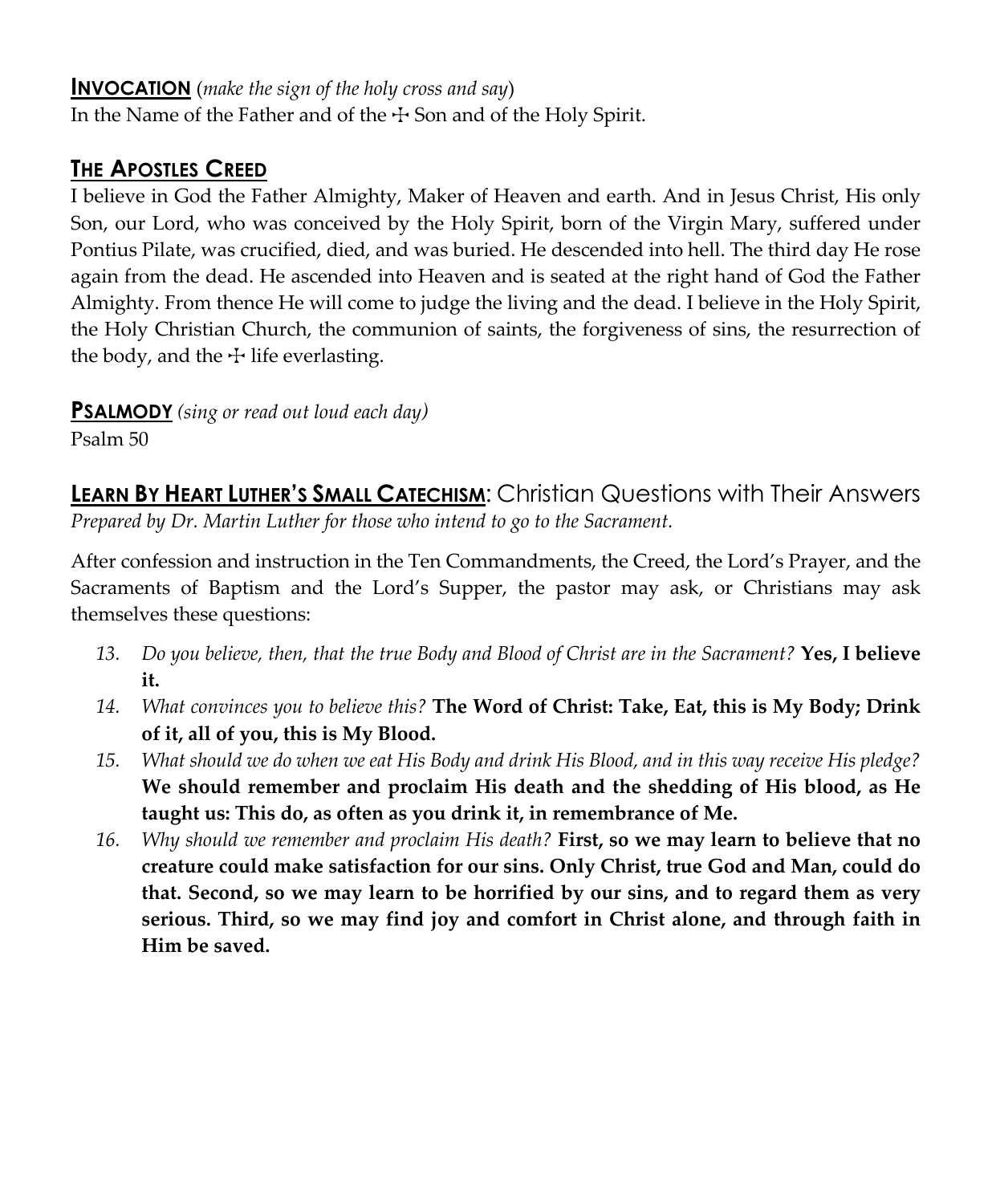#### **DAILY READINGS**

|                      | Sunday: Psalm 137   | Job $25-26$             | Isaiah 46-47       | Revelation 7:1-8:5  |
|----------------------|---------------------|-------------------------|--------------------|---------------------|
|                      | Monday: Psalm 138   | $I$ <sub>O</sub> $b$ 27 | Isaiah 48-49       | Revelation 8:6-9:21 |
|                      | Tuesday: Psalm 139  | $\rm{Job}$ 28           | Isaiah 50          | Revelation 10       |
| Wednesday: Psalm 140 |                     | $J$ ob 29               | Isaiah 51:1-52:12  | Revelation 11       |
| Thursday: Psalm 141  |                     | $\rm{Job}30$            | Isaiah 52:13-53:12 | Revelation 12       |
|                      | Friday: Psalm 142   | $\rm{Job}31$            | Isaiah 54          | Revelation 13       |
|                      | Saturday: Psalm 143 | $\rm{Job}32$            | Isaiah 55          | Revelation 14       |

**HYMN OF THE WEEK** *The Day Is Surely Drawing Near LSB 508*

#### **PRAYERS**

*The following suggestions are offered as an aid in developing the habit of praying for ourselves and others each week:*

**Sunday**: For the joy of the resurrection among us; for the fruit of faith nourished by Word and Sacrament.

**Monday**: For faith to live in the promise of Holy Baptism; for one's calling and daily work; for the unemployed; for the salvation and well-being of our neighbors; for schools, colleges, and seminaries; for good government and for peace.

**Tuesday**: For deliverance against temptation and evil; for the addicted and despairing, the tortured and oppressed; for those struggling with sin.

**Wednesday**: For marriage and family, that husbands and wives, parents and children live in ordered harmony according to God's Word; for parents who must raise children alone; for our communities and neighborhoods.

**Thursday**: For the Church and her pastors; for deacons, teachers, and other church workers; for missionaries and for all who serve the Church; for fruitful and salutary use of the blessed Sacrament of Christ's body and blood.

**Friday**: For faithful preaching of the holy cross of our Lord Jesus Christ; for the spread of His knowledge throughout the whole world; for the persecuted and oppressed; for the sick and dying.

**Saturday**: For faithfulness to the end; for the renewal of those who are withering in the faith or have fallen away; for receptive hearts and minds to God's Word on the Lord's Day; for pastors as they prepare to administer and for people as they prepare to receive Christ's holy gifts.